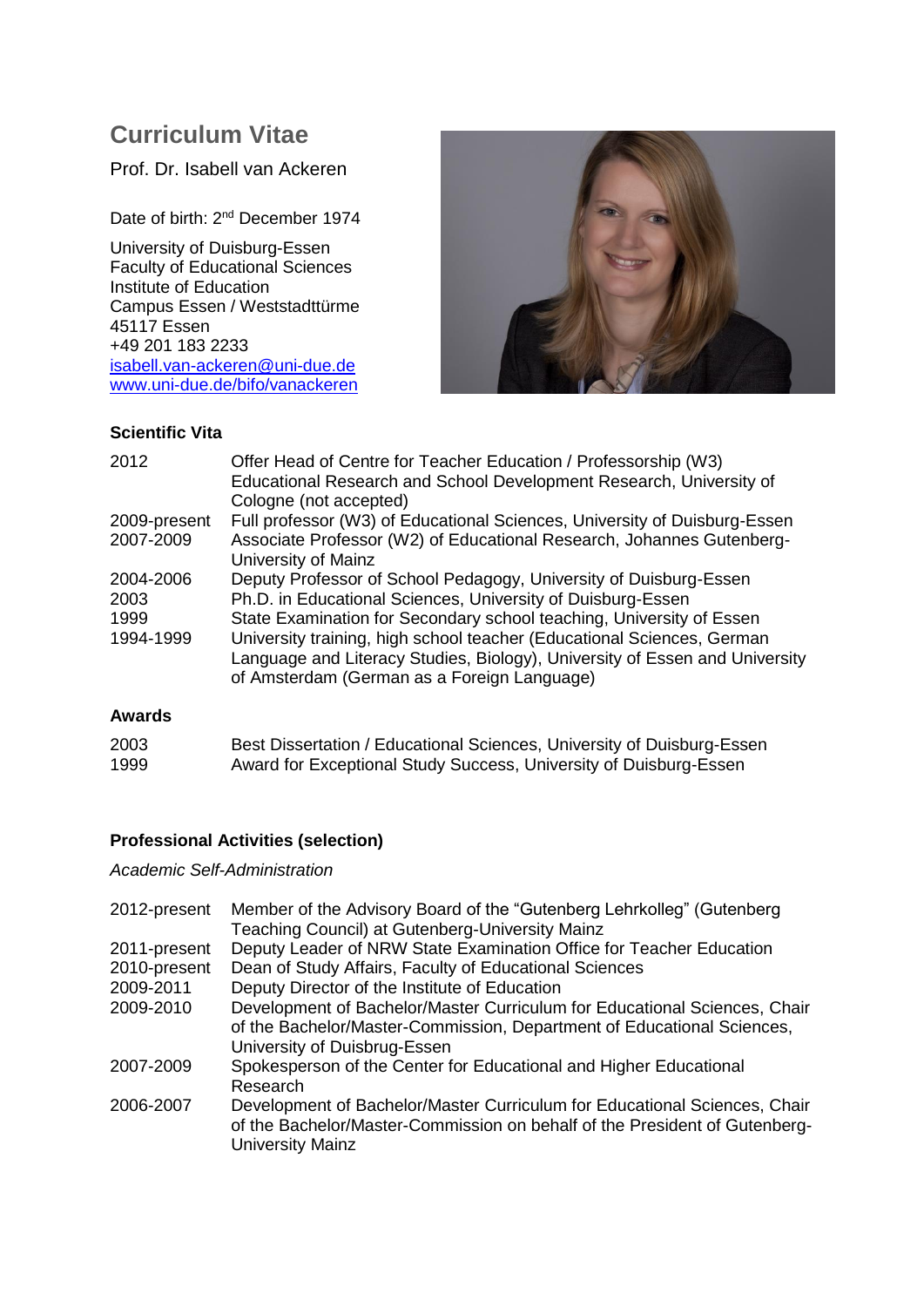#### *Member of Research Groups / Scientific Associations*

| 2003-2013    | Member of the Research Group and the Graduate School "Teaching and<br>Learning Science" |
|--------------|-----------------------------------------------------------------------------------------|
| 2003-2007    | Member of the "International Comparative Study Working Group" at the                    |
|              | "German Institute for International Educational Research" (DIPF)                        |
| 2007-present | Member of the American Educational Research Association (Research,                      |
|              | Evaluation and Assessment; School Effectiveness and School Improvement)                 |
|              | 2007-present Member of the Jury "Starke Schule" (nationwide school competition)         |

#### *Educational Journals / Reviews / Expertise*

| ongoing      | Adhoc Reviewer for the German Research Foundation (DFG) and the |
|--------------|-----------------------------------------------------------------|
|              | Federal Ministry of Education and Research (BMBF)               |
| ongoing      | Adhoc Reviewer for scientific journals                          |
| 2004-present | Editor of the journal "Die Deutsche Schule" (www.dds-home.de)   |

### **Fields of Interests**

- School Effectiveness and School Improvement Research
- Educational Governance and Policy
- Comparative Education

## **Selected Publications**

complete list of publications: [http://www.uni-due.de/bifo/vanackeren\\_veroeffentlichungen.php](http://www.uni-due.de/bifo/vanackeren_veroeffentlichungen.php)

- 1. Fricke, K., Ackeren, I. van, Kauertz, A. & Fischer, H. E. (2012). Students' Perceptions of Their Teacher's Classroom Management in Elementary and Secondary Science Lessons. In: T. Wubbels, J. van Tartwijk, P. den Brok, J. Levy (Ed.), *Interpersonal Relationships in Education (Advances in Learning Environments series)*. Rotterdam, The Netherlands: SENSE Publishers, 167-185.
- 2. Ackeren, I. van, Block, R., Klein, E.D. & Kühn, S.M. (2012). The Impact of Statewide Exit Exams: A Descriptive Case Study of Three German States with Differing Low Stakes Exam Regimes. Education Policy Analysis Archives 20, 8, 1-30.
- 3. Klein, E.D. & Ackeren, I. van (2012). Challenges and Problems for Research in the Field of Statewide Exams. A Stock Taking of Differing Procedures and Standardization Levels. *Studies in Educational Evaluation. Challenges and Problems for Research in the Field of Statewide Exams. A Stock Taking of Differing Procedures and Standardization Levels. Studies in Educational Evaluation*. Available online 10 February 2012
- 4. Liegmann, A.B. & Ackeren, I. van (2012): Impact of PIRLS. Comparative Synthesis. In: K. Schwippert et al. (Ed.), *Progress in Reading Literacy in National and International Context.* Münster: Waxmann.
- 5. Ackeren, I. van & Klemm, K. (2011). *Entstehung, Struktur und Steuerung des deutschen Schulsystems [History, Structure and Governance of the German Educational System].* Wiesbaden: VS Verlag.
- 6. Ackeren, I. van, Zlatkin-Troitschanskaia, O., Binnewies, C., Clausen, M., Dormann, C., Preisendörfer, P., Rosenbusch, C. & Schmidt, U. (2011), Evidenzbasierte Schulentwicklung. Ein Forschungsüberblick aus interdisziplinärer Perspektive [Evidencebased School Improvement. An Interdiciplinary Review]. *Die Deutsche Schule,* 103 (2), 170-184.